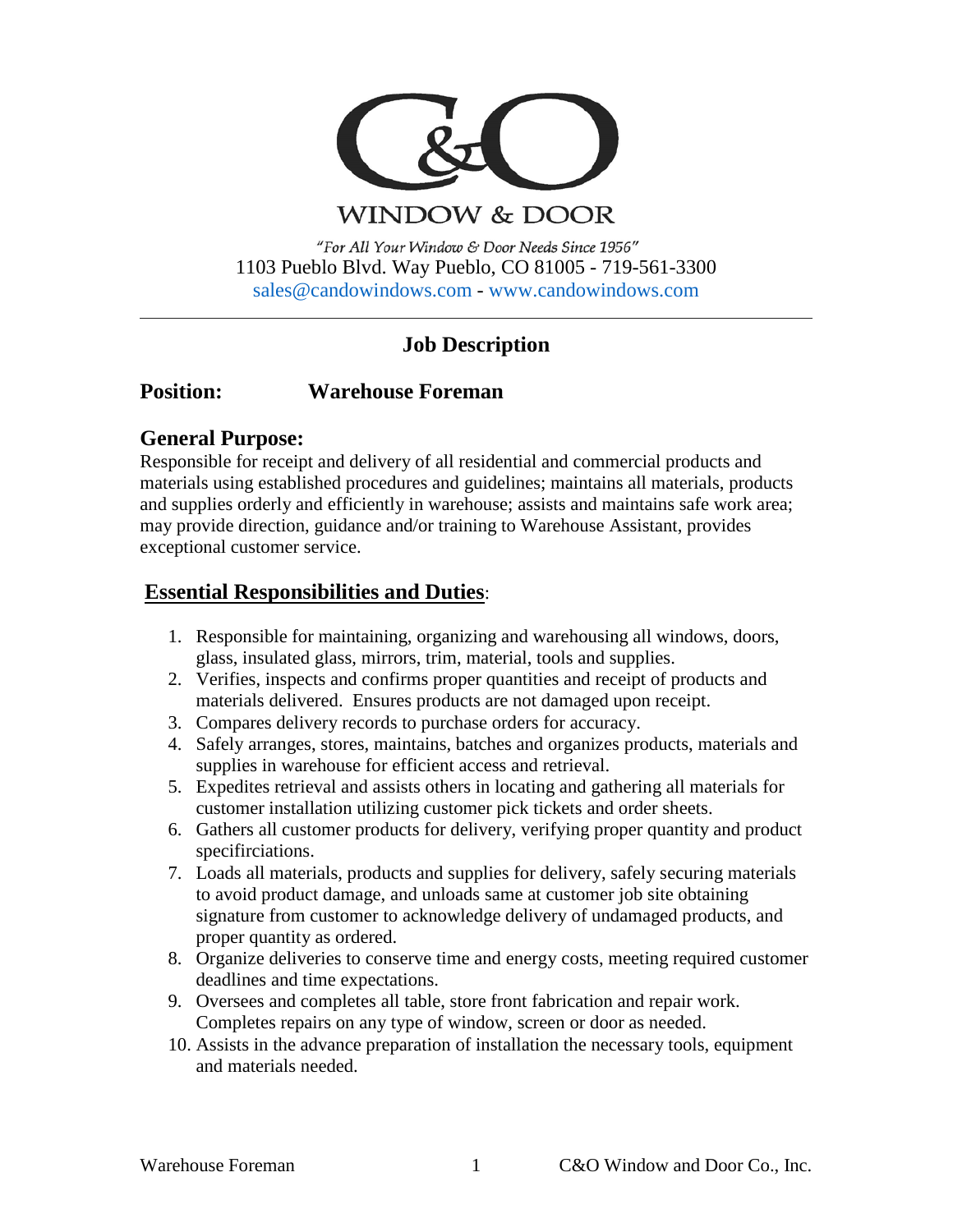- 11. May provide direction and guidance to Warehouse Assistant, assigns tasks as needed, and inspects work to ensure compliance and conformance to quality standards.
- 12. Maintains job installation daily work sheets for time and materials used, and other records as needed.
- 13. Coordinates installation with customer, office personnel, other installers, warehouse and delivery personnel on daily activities scheduled.
- 14. Performs a variety of general labor duties including keeping job site clean and safe, disposing of unnecessary materials.
- 15. Maintains vehicle, equipment and tools in working order.
- 16. Provides and requests information from customers and/or contractors as needed.
- 17. Perform related duties and responsibilities as required.

### **Job Qualifications:**

#### **Knowledge of:**

- OSHA safety policies and compliance with safety requirements.
- All safety requirements and hazardous safety glazing applications and locations.
- Power tools and equipment, and all other hand tools associated with the installation of glass or mirrors.
- Basic mathematical calculations.

### **Ability to:**

- Deliver exceptional customer service.
- Decide, establish, lay out and plan the activities and materials required for proper deliveries.
- Read and interpret shop drawings, blueprints and fabrication instructions.
- Analyzes and resolves work site problems.
- Operate all power and hand tools and equipment.
- Establish and adjust work procedures to meet installation schedules.
- Understand and follow oral and written instructions.
- Present technical information to C&O staff, customer, and/or contractors in an accurate and effective manner.
- Communicate clearly and concisely, both orally and in writing.
- Understand and maintain confidentiality of company information/records.
- Establish and maintain effective working relationships.
- Lift up to 100 lbs. with assistance or up to 50 lbs unassisted.
- Climb ladders, work in both outdoor and indoor environments, continuous walking, standing, bending, climbing, kneeling, lifting, pulling and/or pushing of items.
- Wear required personal safety equipment as needed, to include safety glasses, gloves and hard hat.
- Maintain valid Colorado Class "R" Driver's License.